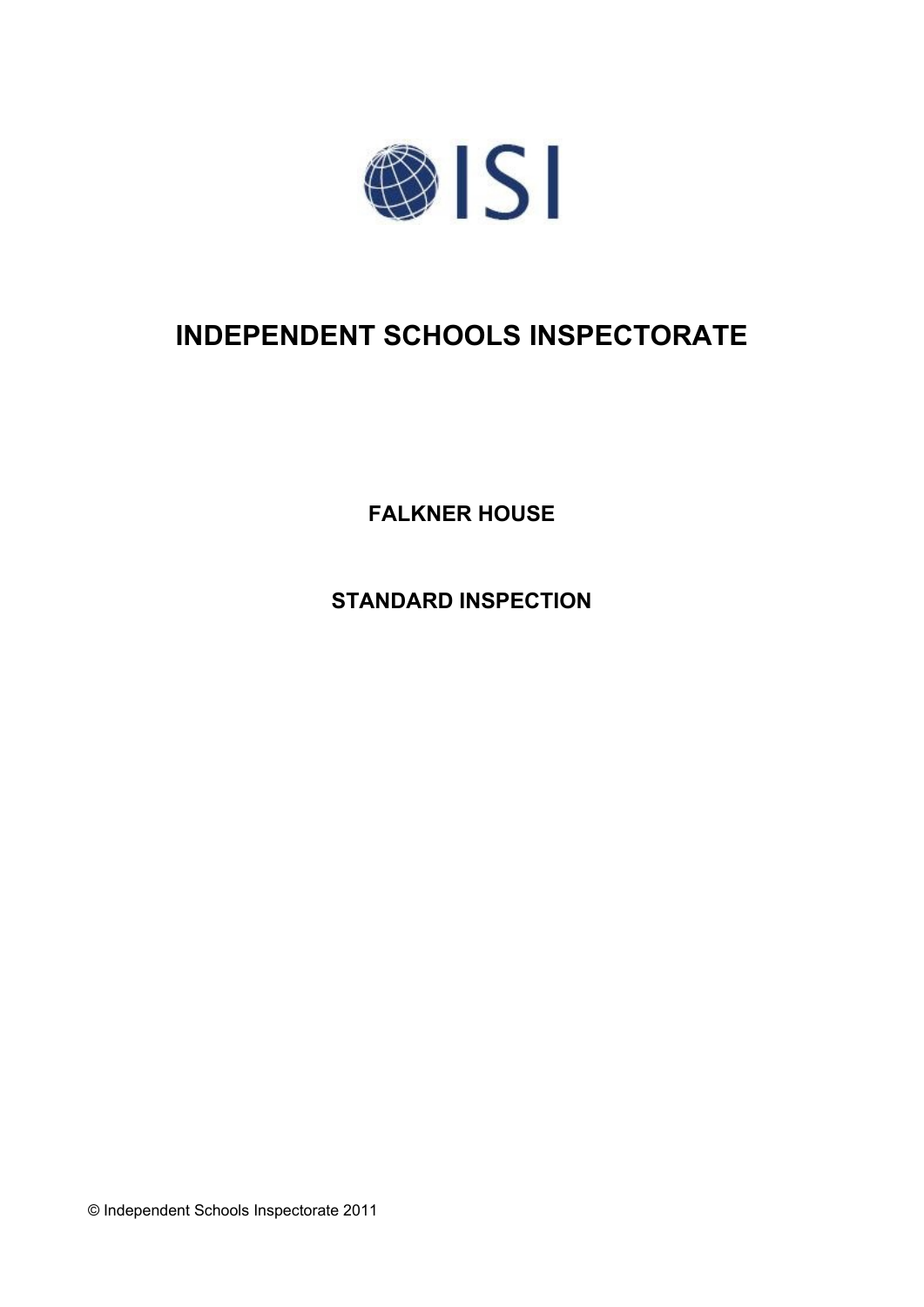# **INDEPENDENT SCHOOLS INSPECTORATE**

# **Falkner House**

| Full Name of School           | <b>Falkner House</b>                                                        |     |           |     |
|-------------------------------|-----------------------------------------------------------------------------|-----|-----------|-----|
| <b>DfE</b> Number             | 207/6193                                                                    |     |           |     |
| Registered Charity Number N/A |                                                                             |     |           |     |
| <b>Address</b>                | <b>Falkner House</b><br><b>19 Brechin Place</b><br>London<br><b>SW7 4QB</b> |     |           |     |
| <b>Telephone Number</b>       | 020 7373 4501                                                               |     |           |     |
| Fax Number                    | 020 7835 0073                                                               |     |           |     |
| <b>Email Address</b>          | office@falknerhouse.co.uk                                                   |     |           |     |
| Headteacher                   | <b>Mrs Anita Griggs</b>                                                     |     |           |     |
| Proprietors                   | <b>Mrs Anita Griggs and Mrs Flavia Nunes</b>                                |     |           |     |
| Age Range                     | 3 to 11                                                                     |     |           |     |
| <b>Total Number of Pupils</b> | 203                                                                         |     |           |     |
| <b>Gender of Pupils</b>       | Girls (Mixed EYFS)                                                          |     |           |     |
| Numbers by Age                | 3-5 (EYFS): <b>72</b>                                                       |     | $5 - 11:$ | 131 |
| Number of Day Pupils          | Total:                                                                      | 203 |           |     |
| Head of EYFS Setting          | <b>Miss Lisa Day</b>                                                        |     |           |     |
| <b>EYFS Gender</b>            | <b>Mixed</b>                                                                |     |           |     |
| Inspection dates              | 17 May 2011 to 18 May 2011                                                  |     |           |     |
|                               | 15 June 2011 to 17 June 2011                                                |     |           |     |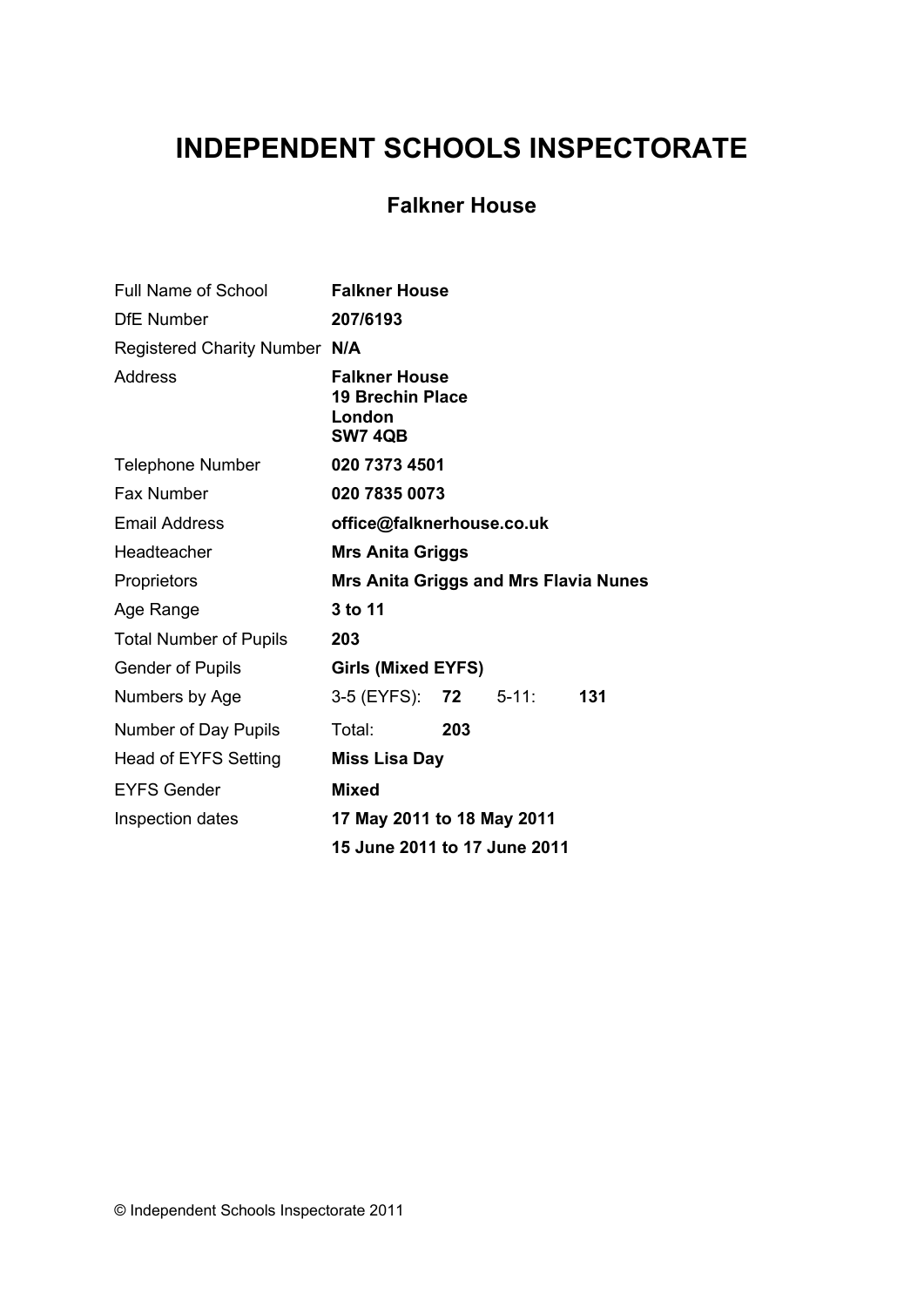## **PREFACE**

This inspection report follows the STANDARD *ISI schedule.* The inspection consists of two parts: an INITIAL two-day inspection of regulatory requirements followed by a three-day FINAL (team) inspection of the school's broader educational provision. The previous ISI inspection was in September 2005.

The Independent Schools Inspectorate (ISI) is the body approved by the Government for the purpose of inspecting schools belonging to the Independent Schools Council (ISC) Associations and reporting on compliance with the Education (Independent School Standards) (England) Regulations 2010\*. The range of these Regulations is as follows.

- (a) Quality of education provided (curriculum)
- (b) Quality of education provided (teaching)
- (c) Spiritual, moral, social and cultural development of pupils
- (d) Welfare, health and safety of pupils
- (e) Suitability of staff, supply staff and proprietors
- (f) Premises and accommodation
- (g) Provision of information
- (h) Manner in which complaints are to be handled

\*These Standards Regulations replace those first introduced on 1 September 2003.

Legislation additional to Part 3, Welfare, health and safety of pupils, is as follows.

- (i) The Special Educational Needs and Disability Act (SENDA).
- (ii) Race, gender and sexual discrimination legislation.
- (iii) Corporal punishment.

The inspection was also carried out under the arrangements of the ISC Associations for the maintenance and improvement of the quality of their membership.

ISI is also approved to inspect the Early Years Foundation Stage (EYFS), which was introduced in September 2008 and applies to all children in England from birth to 31<sup>st</sup> August following their fifth birthday. This report evaluates the extent to which the setting fulfils the requirements of the Early Years Foundation Stage Statutory Framework published by the Department for Children, Schools and Families (DCSF) and follows the requirements of the Childcare Act 2006 as subsequently amended.

The inspection of the school is from an educational perspective and provides limited inspection of other aspects, though inspectors will comment on any significant hazards or problems they encounter which have an adverse impact on children. The inspection does not include:

- (i) an exhaustive health and safety audit
- (ii) an in-depth examination of the structural condition of the school, its services or other physical features
- (iii) an investigation of the financial viability of the school or its accounting procedures
- (iv) an in-depth investigation of the school's compliance with employment law.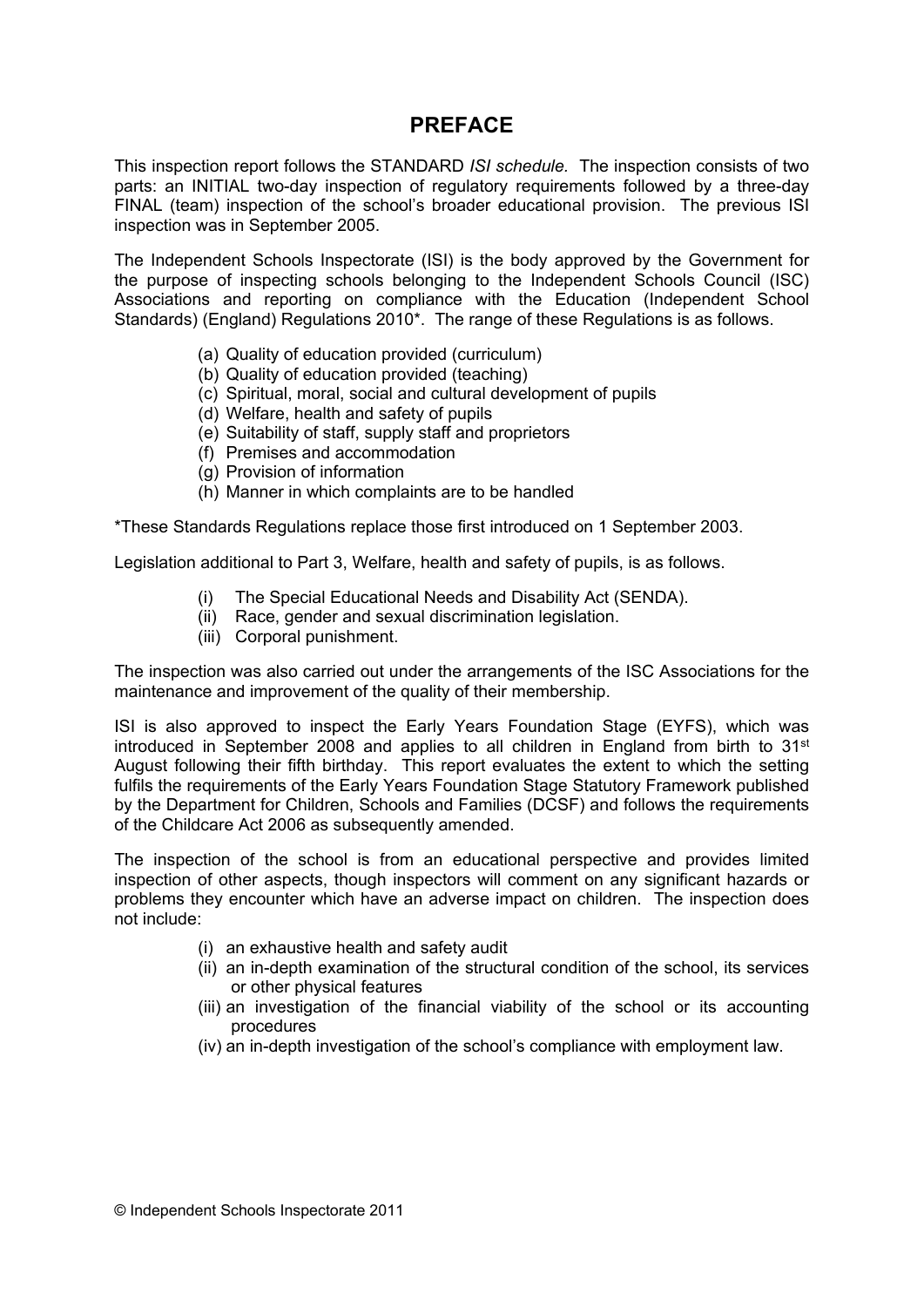# **CONTENTS**

| 1           | THE CHARACTERISTICS OF THE SCHOOL                                                                                                                            | 1            |
|-------------|--------------------------------------------------------------------------------------------------------------------------------------------------------------|--------------|
| $\mathbf 2$ | THE SUCCESS OF THE SCHOOL                                                                                                                                    | $\mathbf{2}$ |
| (a)         | <b>Main findings</b>                                                                                                                                         | 2            |
|             | (b) Action points                                                                                                                                            | 2            |
|             | (i) Compliance with regulatory requirements                                                                                                                  | 2            |
|             | (ii) Recommendations for further improvement                                                                                                                 | 2            |
| 3           | THE QUALITY OF ACADEMIC AND OTHER ACHIEVEMENTS                                                                                                               | 3            |
| (a)<br>(b)  | The quality of the pupils' achievements and their learning, attitudes and skills<br>The contribution of curricular and extra-curricular provision (including | 3            |
|             | community links of benefit to pupils)                                                                                                                        | 4            |
| (c)         | The contribution of teaching                                                                                                                                 | 5            |
| 4           | THE QUALITY OF THE PUPILS' PERSONAL DEVELOPMENT                                                                                                              | 6            |
| (a)         | The spiritual, moral, social and cultural development of the pupils                                                                                          | 6            |
| (b)         | The contribution of arrangements for welfare, health and safety                                                                                              | 7            |
| 5           | THE EFFECTIVENESS OF GOVERNANCE, LEADERSHIP AND<br><b>MANAGEMENT</b>                                                                                         | 8            |
| (a)         | The quality of governance                                                                                                                                    | 8            |
| (b)         | The quality of leadership and management                                                                                                                     | 8            |
| (c)         | The quality of links with parents, carers and guardians                                                                                                      | 9            |
| 6           | THE EFFECTIVENESS OF THE EARLY YEARS FOUNDATION<br><b>STAGE</b>                                                                                              | 10           |
|             | (a) The overall effectiveness of the early years provision – how well the school<br>meets the needs of children in the Early Years Foundation Stage          | 10           |
| (b)         | The effectiveness of the leadership and management of the Early Years<br><b>Foundation Stage</b>                                                             | 10           |
| (c)         | The quality of the provision in the Early Years Foundation Stage                                                                                             | 10           |
| (d)         | Outcomes for children in the Early Years Foundation Stage                                                                                                    | 11           |
|             | <b>INSPECTION EVIDENCE</b>                                                                                                                                   | 12           |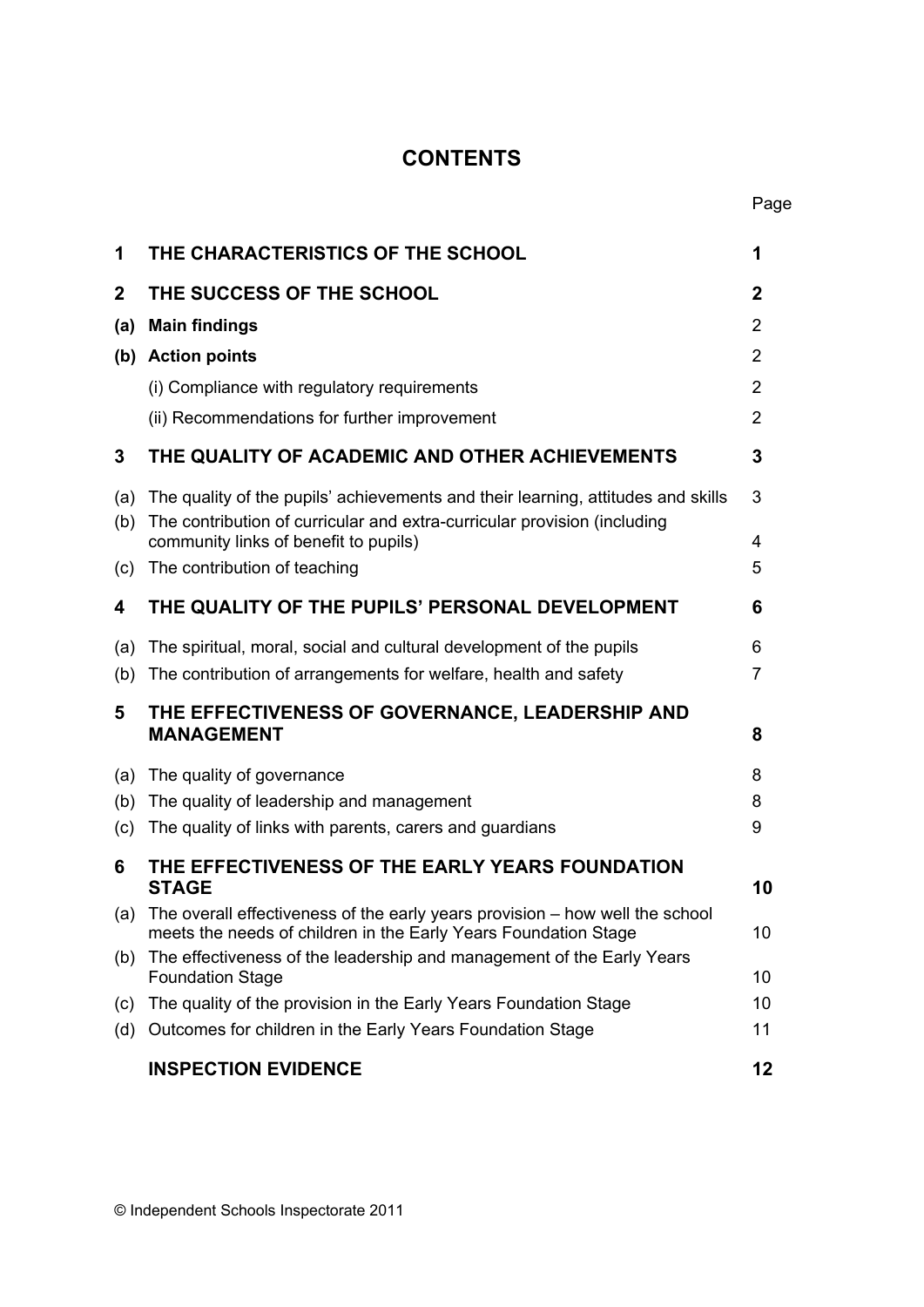## **1. THE CHARACTERISTICS OF THE SCHOOL**

- 1.1 Falkner House is a day preparatory school for girls situated in central London. Boys are admitted in the Nursery. The school was established in 1954 as a selective school for girls aged from four to eleven, and the co-educational Nursery was added in 1996. It is a family run school, and the current headteacher, who has been in post since 1999, is the daughter of the founder-principal. The school is housed in two large Victorian houses on a compact site. Early Years Foundation Stage provision is offered in the Nursery and Reception classes.
- 1.2 The school's aims are that all children will achieve a high standard of work across the curriculum, to provide a broad curriculum with progression through the years, a caring and happy atmosphere and an appropriate set of expectations for each individual child. It aims to develop self-confidence and a sense of self-esteem, to encourage an ability to form easy relationships with both peers and adults, and a sense of personal pride in all school and personal activities, and to instil a wide variety of life skills.
- 1.3 There have been no significant changes in the nature of the school since its previous inspection. Currently there are 203 pupils on roll, including nine boys in the Nursery, and the 48 places in the Nursery are all part-time. Entry to the school from the Reception class onwards is by selection, and standardised test results indicate that the ability profile of the pupils is high compared with the national average.
- 1.4 There are currently no pupils with statements of special educational needs, and very few pupils identified by the school as having learning difficulties and/or disabilities. Whilst many pupils have English as a second language, very few are identified as having 'English as an additional language' and none currently require support for this.
- 1.5 National Curriculum nomenclature is used throughout this report to refer to year groups in the school.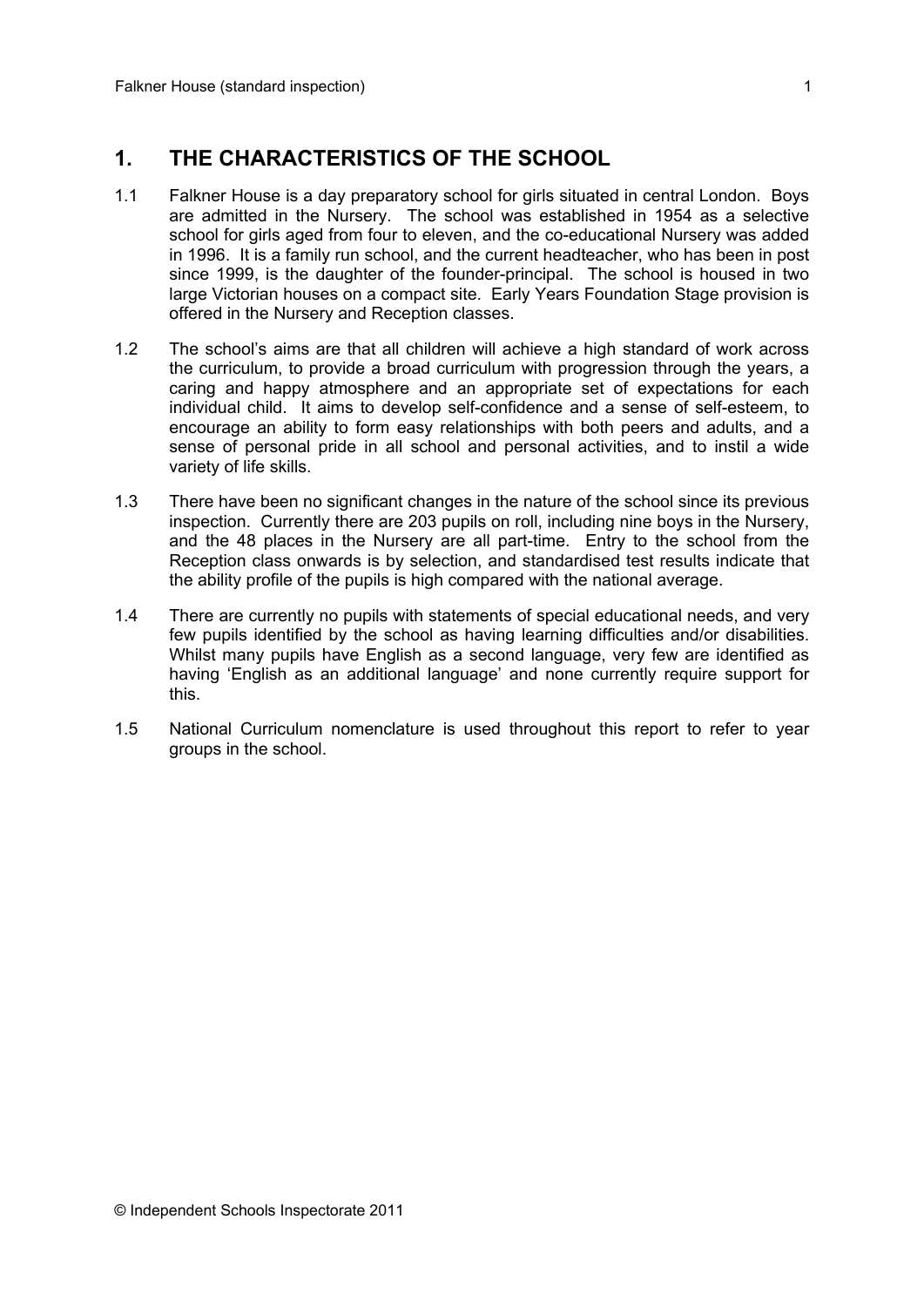# **2. THE SUCCESS OF THE SCHOOL**

## **2.(a) Main findings**

- 2.1 Falkner House is exceptionally successful in meeting its aims. Pupils' achievement is outstanding and they reach extremely high standards of attainment in both their academic work and their extra-curricular activities, especially sport and music. Pupils are very articulate and have excellent literacy, numeracy and ICT skills. They make rapid progress in all year groups from the Nursery onwards, as a consequence of outstanding teaching and a curriculum which is ambitious and far-reaching in all subjects. Class teachers and specialist teachers display an infectious energy and enthusiasm in their lessons, which motivate pupils and stimulate their intellect. The depth and breadth of teachers' subject knowledge ensures that a high level of challenge is set for pupils. There are some excellent instances of exemplary marking, but this is not consistent throughout the school.
- 2.2 The pupils' personal development, including their spiritual, moral, social and cultural development, is excellent. As a result of the warm, family atmosphere in the school, pupils are able to flourish and develop self-confidence in their abilities. They are modest about what they achieve and quick to sing the praises of others. Pupils have a keen interest in one another's cultures and readily accept others' differences. The excellent quality of relationships means that pupils want to do their best for their teachers and are proud to represent the school. They are exceptionally well cared for, and their well-being is always of paramount importance to all staff.
- 2.3 The quality of governance, leadership and management is excellent. The proprietor runs the school very effectively in her role as headteacher. She exercises a clear vision and drive for excellence, and is open to ideas for development and improvement. She is ably supported by senior administrative and teaching staff. All regulatory requirements are met, and the school fulfils all its obligations for safeguarding pupils and safer recruitment exceptionally well. Systems for the monitoring and evaluation of teaching work smoothly, and staff feel supported in their roles. The school has responded positively to the recommendations of the previous inspection, which have been fully implemented. Parents are extremely happy with the school and what it offers their children. They particularly endorse the effective management of the school, and the ease of communication. They are highly pleased with the timely responses to any questions or issues.

## **2.(b) Action points**

#### **(i) Compliance with regulatory requirements**

(The range of the Independent School Standards Regulations is given in the Preface)

2.4 At the time of the initial visit, the school met all the requirements of the Independent School Standards Regulations 2010.

#### **(ii) Recommendations for further improvement**

- 2.5 The school is advised to make the following improvements.
	- 1. Disseminate the best practice in marking across the whole school.
	- 2. Build on improvements to the outdoor learning area for the EYFS.
	- 3. Provide more opportunities for ICT in the Reception class.
- © Independent Schools Inspectorate 2011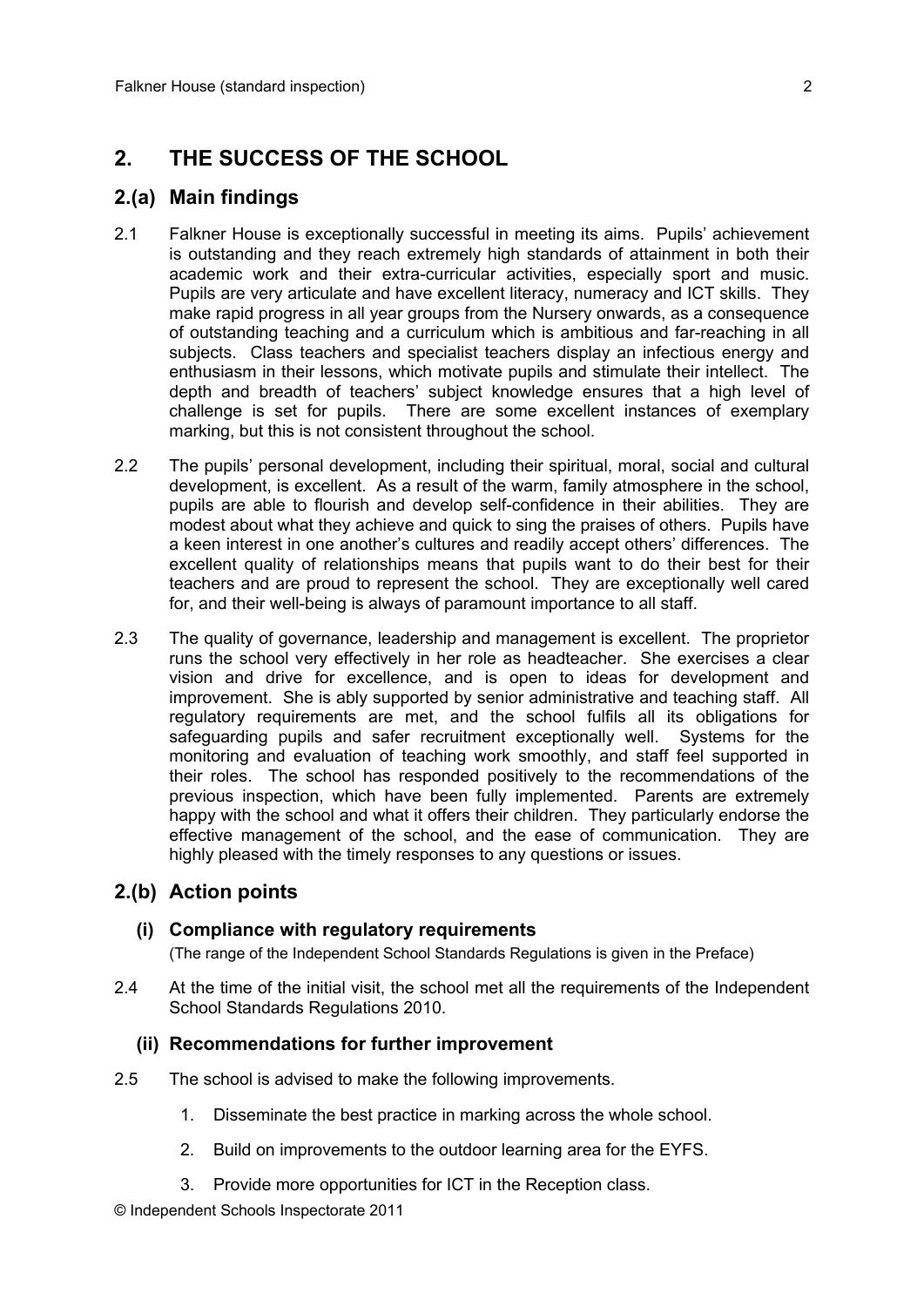## **3. THE QUALITY OF ACADEMIC AND OTHER ACHIEVEMENTS**

#### **3.(a) The quality of the pupils' achievements and their learning, attitudes and skills**

- 3.1 Pupils' overall achievement is excellent throughout the school, with pupils reaching high standards in their academic work and their extra-curricular activities. This fulfils well the school's aims of achieving a high standard of work across the curriculum and instilling a wide variety of skills.
- 3.2 Pupils have an extensive range of knowledge for their age across the curriculum. They are able to recall their previous learning readily and to apply their skills in different contexts across the curriculum. They have excellent literacy, numeracy and ICT skills, which enable them to tackle a demanding curriculum. Pupils are able to write at length for a wide range of purposes, in history as well as English, for example. Their confidence in numeracy, meanwhile, enables them to construct graphs in geography and science.
- 3.3 Pupils are articulate and relish opportunities to discuss their ideas. They welcome opportunities to be creative, and are not afraid to try different ways to tackle tasks. They take pride in what they do and are capable of producing carefully presented work.
- 3.4 Extra-curricular achievements are excellent, especially in sport and music. The school's squads in netball, athletics, swimming, rounders and cross country perform successfully in fixtures and tournaments with other local schools. During the inspection, for example, the swimming squad won a number of medals in the London Schools' Swimming Association gala. Many pupils receive individual instrument tuition and are very successful in external examinations. The exceptional quality of singing and instrumental performances in assembly was a highlight of the school day, and has a significant impact on pupils' spiritual development. Pupils achieve well in ballet examinations, and have won a number of prizes in art competitions.
- 3.5 The pupils' attainment cannot be judged in relation to average performance in national tests, but on the evidence available it is judged to be excellent in relation to national age-related expectations from the Early Years Foundation Stage onwards. The quality and range of work in pupils' books indicate that the standards they attain across the curriculum are exceptionally high in comparison to national expectations for their age. At the age of eleven, most pupils gain entrance to highly selective London senior schools. This level of attainment indicates that pupils make exceptional progress compared with others of similar ability.
- 3.6 Pupils display excellent attitudes to learning. They enjoy their lessons because they are happy to rise to the challenge their teachers set. Their application and perseverance are outstanding, and they show great intellectual curiosity. Pupils' behaviour in class is exemplary, and this ensures that teachers make lessons lively and engaging. Pupils work co-operatively with one another and enjoy being part of a team.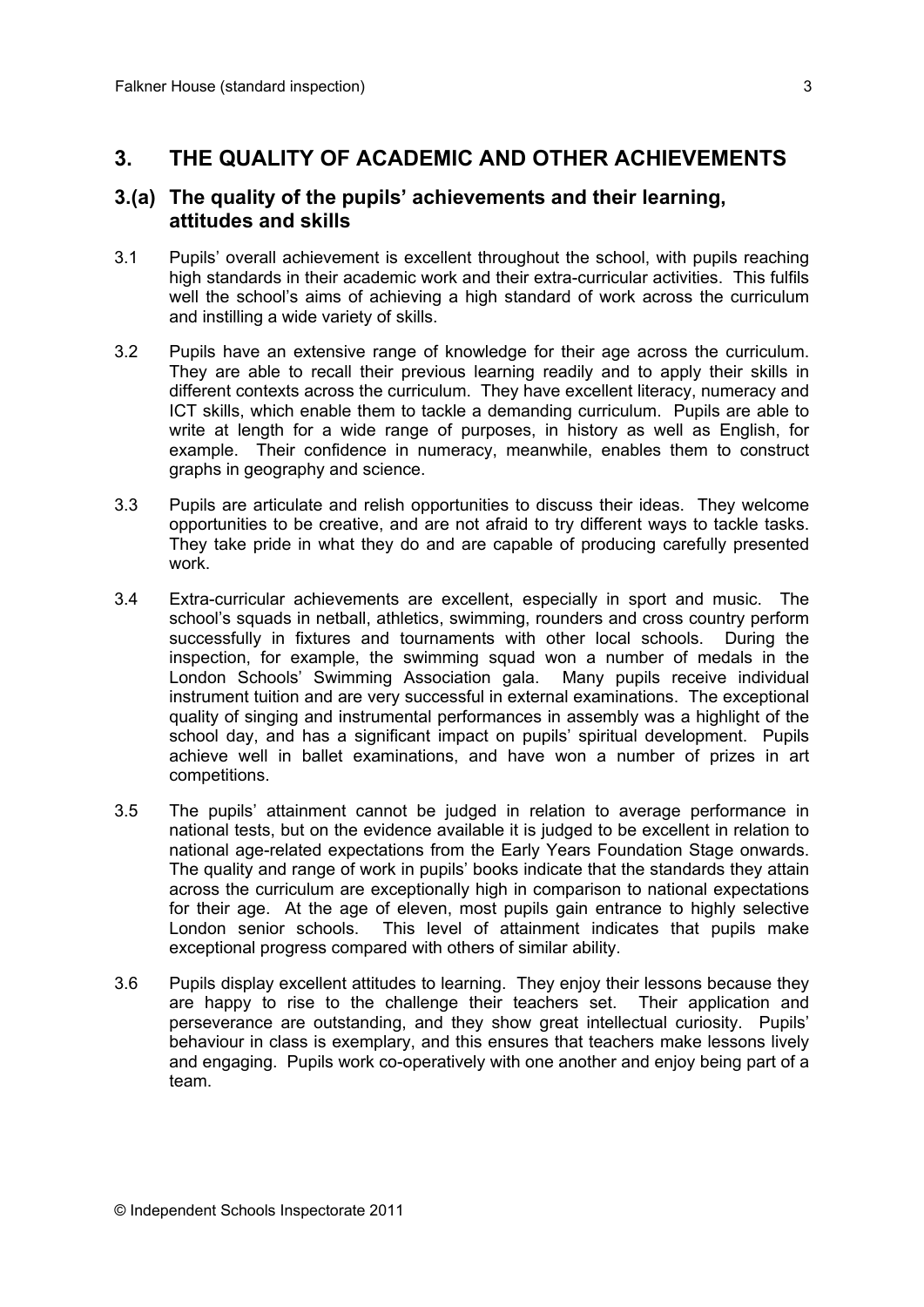#### **3.(b) The contribution of curricular and extra-curricular provision (including community links of benefit to pupils)**

- 3.7 The quality and breadth of the curriculum and the provision of extra-curricular activities throughout the school from the Nursery onwards is excellent, offering pupils extensive opportunities to develop high levels of knowledge and skills and making a strong contribution to the fulfilment of the school's aims to provide a broad curriculum with progression through the years.
- 3.8 The curriculum is entirely appropriate and is challenging for pupils of all abilities. It covers all the requisite areas of learning. The pupils reach the highest standards in the core subjects whilst pursuing a wide range of study. Pupils are offered frequent opportunities to engage in independent research, critical thinking and extended projects. The school is highly successful in its determination to provide the individual attention the children require to assist their learning. Specialised subject teaching is gradually introduced from the Nursery onwards. Creative, expressive and practical subjects have a strong place in the curriculum.
- 3.9 The pupils benefit from specialist teaching rooms such as the science room, the ICT suite, the library and the art room. Schemes of work are detailed and structures are in place to ensure that these are regularly reviewed. Subject schemes of work show how ICT will be used in all subjects to facilitate learning. The pupils' personal development is strongly supported by the programme of personal, social, health and citizenship education.
- 3.10 The extra-curricular programme is extensive. It supports the academic curriculum and enables pupils to develop an extensive range of talents and interests. It makes a significant contribution to the quality of pupils' achievements and their personal development, and prepares them effectively for the next stage of their education. Form teachers encourage pupils to participate. Pupils enjoy the extra-curricular programme which includes ballet, art, computing, cookery, puppetry and craft, dance, gymnastics, swimming, wind band and a wide range of sporting activities.
- 3.11 Pupils benefit from many links with the local community and from trips, both at home and abroad. The school uses the local church for its Carol Service and hosts several sporting events for the local schools. The curriculum is enriched by a programme of visiting speakers and off-site activities, including the Year 6 residential visits to Chateau de La Baudonniere and the Somme and the class visits to local and regional places of interest, such as the Imperial War Museum, Tate Modern, Westminster Abbey and the National Portrait Gallery. These support academic development and extend pupils' interests.
- 3.12 The pupils gain a sensitive understanding of those less fortunate than themselves by raising money for various charities. The Year 6 pupils recently ran a bazaar to support the school's charity of the term, the Spinal Injuries Association.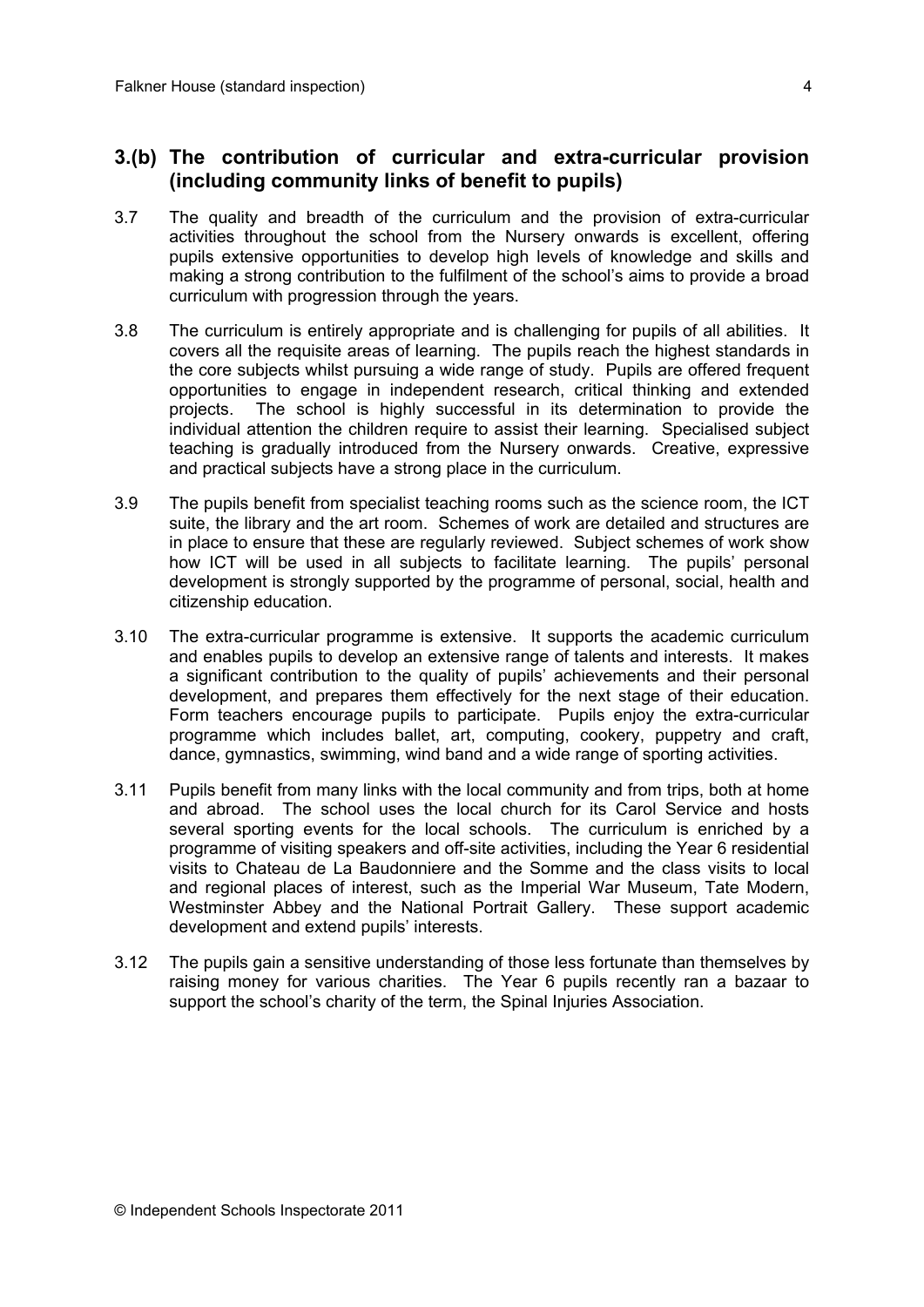## **3.(c) The contribution of teaching**

- 3.13 The quality of teaching is excellent. This enables pupils to make rapid progress and attain high standards. The majority of teaching seen was outstanding, across a range of subjects, and the remainder was almost always as good. There was a greater proportion of outstanding teaching than at the previous inspection. This thoroughly supports the school's aims.
- 3.14 Teachers from the Nursery onwards have excellent relationships with their classes. Expectations of the pupils are exceptionally high, and lessons are full of challenge. Teachers' subject knowledge and expertise are extensive, and they are full of enthusiasm which they instil in the pupils. Lessons have pace, and much is accomplished in each session. Form rooms are stimulating environments for learning and specialist accommodation and resources are used well. Pupils benefit from the system of introducing specialist teaching from an early age.
- 3.15 Teachers make very skilful use of the interactive whiteboard and check pupils' understanding thoroughly through careful use of questioning. Pupils who are learning English as an additional language are well supported by these methods. Planning gives full consideration to the needs of pupils with learning difficulties and/or disabilities, so that they can be given tasks and support to assist their learning. Teachers give pupils excellent opportunities to work independently and to be creative. Consequently, pupils develop their initiative and their originality successfully.
- 3.16 Improvement in assessment since the previous inspection has been strong, and effective systems are now in place across the curriculum. Systems for assessment in the foundation subjects are as good as those in the core subjects, and in some instances they are exceptional. Teachers are able to track the progress of their pupils and plan accurately to meet their needs. Pupils have good opportunities for self and peer assessment which they undertake thoughtfully.
- 3.17 Marking is regular, positive and encouraging. There are some examples of excellent quality marking, which helps give pupils a very clear insight into how well they are doing and what they need to do to improve. However, this is not consistent across all subjects. Reports give parents detailed information on what their children have achieved across the curriculum, and they are much appreciated by parents.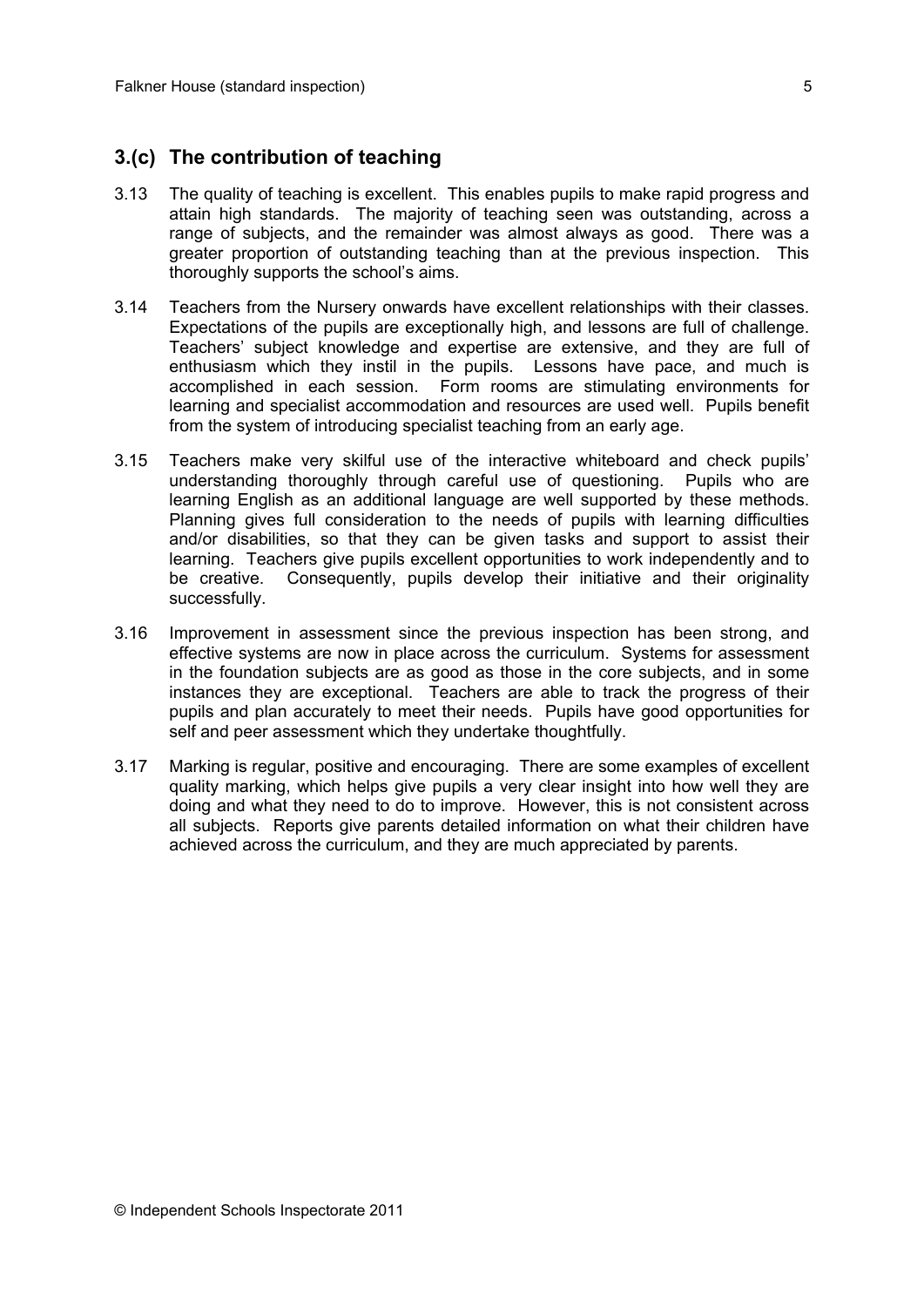## **4. THE QUALITY OF THE PUPILS' PERSONAL DEVELOPMENT**

#### **4.(a) The spiritual, moral, social and cultural development of the pupils**

- 4.1 The pupils' spiritual, moral, social and cultural development is excellent. Pupils are confident, friendly, polite and welcoming. The school is highly successful in its aim to provide a happy atmosphere and to develop self-confidence and a sense of selfesteem. It successfully encourages pupils to lead full and independent lives, by creating a caring environment where pupils are confident that their individual needs will be met. This is supported by positive relationships at all levels. Pupils display a sense of responsibility towards each other and the school. They take pride in their work, the quality of which is demonstrated in attractive displays throughout the school. Their behaviour is exemplary.
- 4.2 The spiritual development of the pupils is excellent. Pupils of all ages have developed a strong spiritual awareness. They achieve this through the many opportunities offered within and beyond the curriculum. They study a wide variety of religions. Pupils gain an awareness of spirituality through the curriculum and assemblies.
- 4.3 The pupils' moral development is excellent. Their understanding of moral and ethical issues is strongly developed. They are able to make a clear distinction between right and wrong, and have a real concern for the environment. They have a good understanding of the standards the school expects of them. They respond appreciatively to opportunities to discuss ethical problems in lessons and to assemblies that raise moral issues. They behave with consideration, courtesy and respect to each other, to the staff and to visitors.
- 4.4 The pupils' moral development is clearly reflected in their outstanding social development. Relationships amongst pupils and between pupils and staff are warm, with a healthy balance between the formal and the relaxed. They show highly developed social skills. The school offers opportunities to develop leadership through posts of responsibility such as head girl, deputy head, prefects, form badge holders and eco-monitors. These positions rotate regularly to allow as many pupils as possible the opportunity to experience responsibility. The 'Grandes and Petites' system which sees Year 6 pupils mentoring the Reception pupils reinforces excellent role models. The newly formed school council provides pupils with a voice and has already been successful in influencing aspects of school life. Pupils are self confident and achieve a balance between self-esteem and modesty. Their strong sense of school community is enhanced through performance assemblies as pupils share their experiences, and celebrate the achievements of others.
- 4.5 Pupils' cultural development is outstanding. Pupils show a mature awareness of a variety of cultures, faiths and backgrounds and discuss them with understanding. They take advantage of opportunities in subjects such as music and art to become aware of a range of cultures. Visits to galleries, theatres and museums, and visitors to school raise awareness of different cultural strands. The pupils enjoy one another's company and respect the faiths and cultures of their fellows.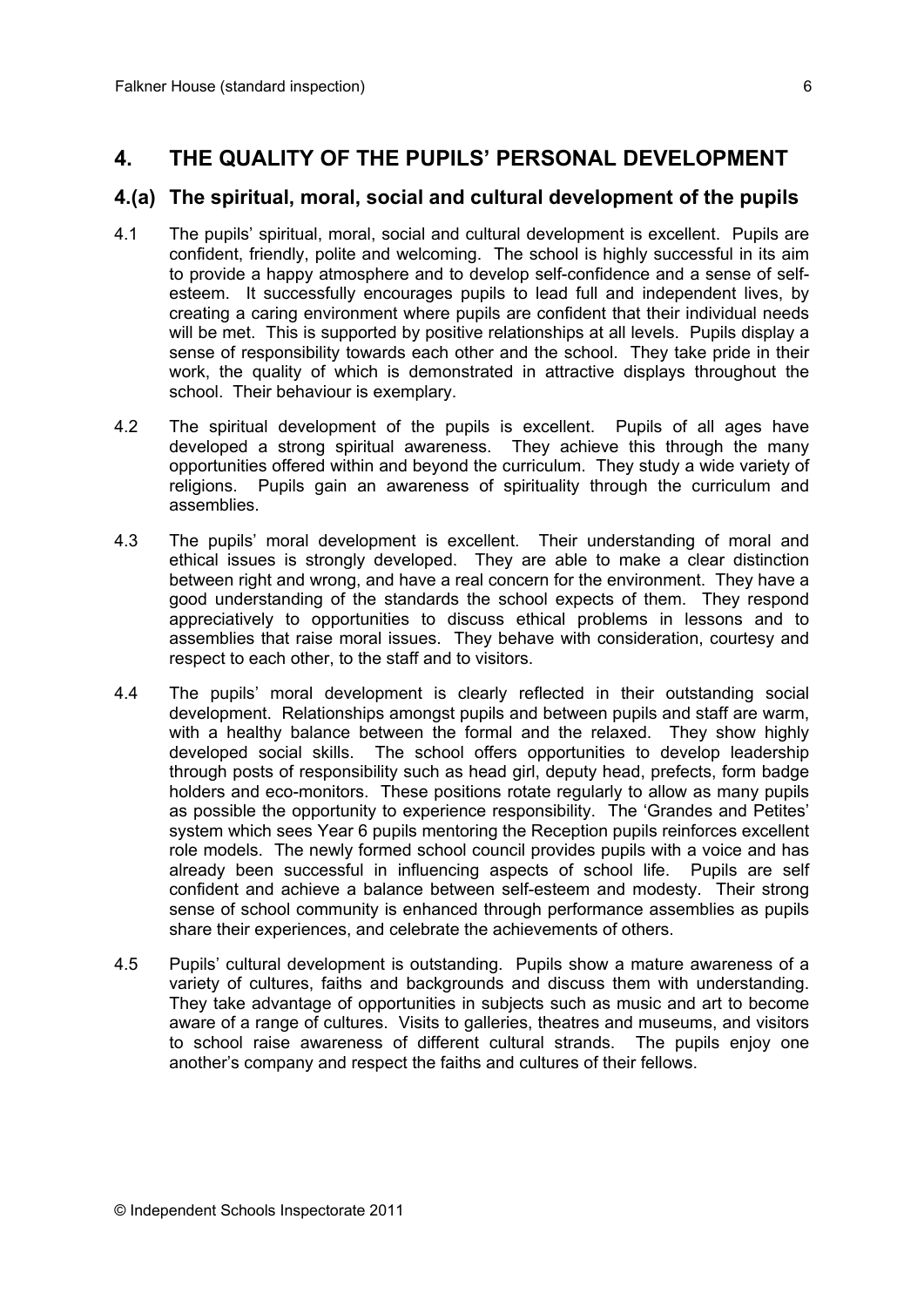## **4.(b) The contribution of arrangements for welfare, health and safety**

- 4.6 The contribution of arrangements for welfare, health and safety is excellent. Meticulous arrangements and outstanding pastoral care make an excellent contribution to the achievement and personal development of pupils throughout the school. It thus fulfils its aim to provide a secure, family-based environment where everyone feels valued and respected. The warm and supportive relationships in the Early Years Foundation Stage help the children to settle into school life swiftly.
- 4.7 Pastoral arrangements are highly effective, fostering pupils' personal development and academic achievement extremely well. The caring environment arising from the total commitment of staff is a strength of the school. Form teachers are responsible for the pupils in their class. They know their pupils well and keep careful oversight of each individual. Information about pupils is disseminated formally and informally amongst staff. Consequently, pupils are happy and relaxed; they are well motivated and enjoy school life. The real sense of family is embedded in the school. The strong culture of praise, and rewards with successes being celebrated in assemblies, encourages the exceptionally positive and caring behaviour of pupils.
- 4.8 The quality of relationships between staff and pupils, and amongst pupils, is also excellent. Both in their responses to the pupils' pre-inspection questionnaire and in discussion, pupils of all ages said they can turn to adults for assistance and support, and feel that teachers are genuinely concerned with their well-being. Pupils also said if any bullying took place they were confident it would be effectively dealt with. Pupils say they are very happy at the school and appreciate the care taken of them.
- 4.9 The school's safeguarding policy meets requirements and is implemented successfully, with all staff receiving appropriate checks and training. All necessary measures have been taken to reduce risk from fire and other hazards. The buildings are maintained to a high standard, and offer a most attractive environment for the pupils' education. The school has an appropriate plan in place to improve provision and educational access for pupils with disabilities. Safeguarding policies and practice throughout the school and in all activities are clear and comprehensive. Health and safety risks, both on the school site and on external trips, are thoroughly assessed. Fire practices are held regularly and procedures reviewed. First-aid provision is comprehensive and suitable facilities are provided for pupils who are unwell. Accidents and treatment given are properly recorded. The admission and attendance registers are maintained and stored correctly for the required period of the previous three years. Any unforeseen absences are promptly followed up.
- 4.10 Pupils are encouraged to learn to eat healthily, and an excellent menu which includes healthy choices is offered in the dining room. Pupils of all ages take adequate exercise, both in and out of doors, in lessons and free time; pupils enjoy their participation in sporting activities.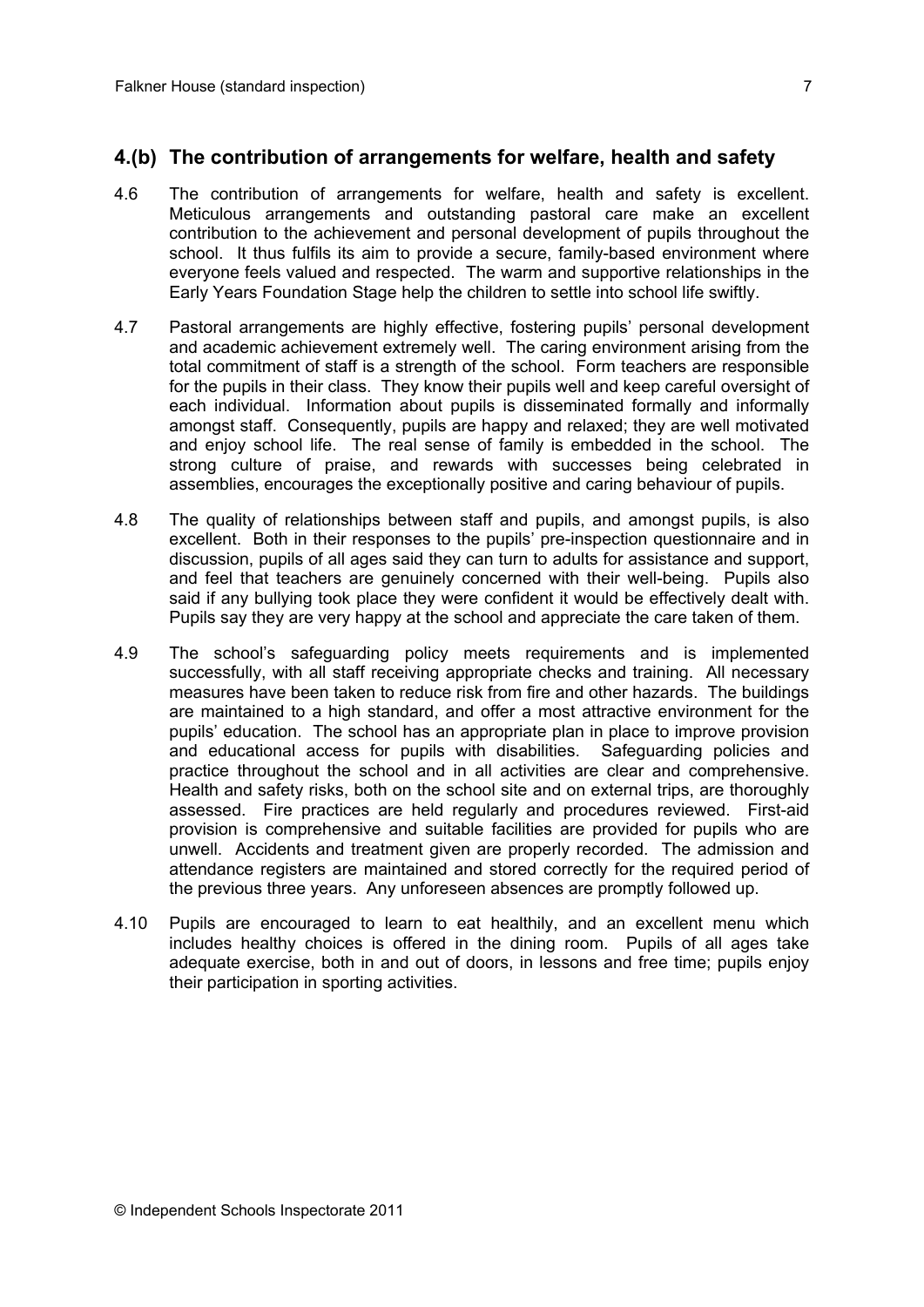## **5. THE EFFECTIVENESS OF GOVERNANCE, LEADERSHIP AND MANAGEMENT**

#### **5.(a) The quality of governance**

- 5.1 The quality of governance is excellent, so that the school is able to meet its aims successfully. The headteacher, as proprietor, is wholly committed to the school, its pupils and its staff, and runs it with strength and common sense. The aims of the school are clear, while her approach to meeting them is open to suggestions for improvement. The level of parental support for the way the school is run is overwhelming. Staff are skilfully deployed for the benefit of the pupils.
- 5.2 The bursar plays an important role in chairing sub-committees for health and safety, disability, and travel, to provide the appropriate checks and balances. Careful financial and strategic planning ensures that the school is well resourced, and accommodation is well maintained with all available space imaginatively used.
- 5.3 Library facilities have been expanded and relocated in accordance with the recommendations of the previous inspection. The use of ICT has been significantly improved, and is now a strong ingredient in the teaching. Much work has been done on improving teachers' access to assessment which now works well.
- 5.4 The school's responsibilities for child protection, welfare, health and safety are fully met. Pupils are very well cared for and relationships at all levels are excellent.

#### **5.(b) The quality of leadership and management**

- 5.5 The quality of leadership and management is excellent, reflecting the drive and determination of the headteacher, who is constantly striving to maintain and build upon high standards in all areas of the school's work. The headteacher expects much of herself, her teachers and her pupils, and gets the best from those around her as a result of her belief in their capabilities and her desire for her pupils to achieve their full potential. Comments in the pupils' inspection questionnaire and interviews, that they would like more opportunities to have their say, have already led to the formation of a school council.
- 5.6 The senior teachers work well as a team, leading key areas of the school's work. Subject leaders are given full responsibility for their areas, and monitor and evaluate how well they are taught. They work very effectively and co-operatively in class with other teachers to develop their subjects and other's skills in delivering them. Through systematic monitoring and evaluation of standards and quality in their subjects, they are able to identify training needs, hone the curriculum and develop new initiatives and opportunities.
- 5.7 The family ethos and atmosphere and the sense of teamwork are strong. The school runs smoothly on a daily basis, thanks to the efficiency of the support staff at all levels. The office staff provide a welcoming face to parents and visitors, while catering staff support the girls well at lunchtime, helping them to make healthy choices. All staff are committed to the smooth running of the school. This was illustrated by their determination to ensure that potentially complicated arrangements, such as the organisation of the sports programme, work effectively to the benefit of the pupils.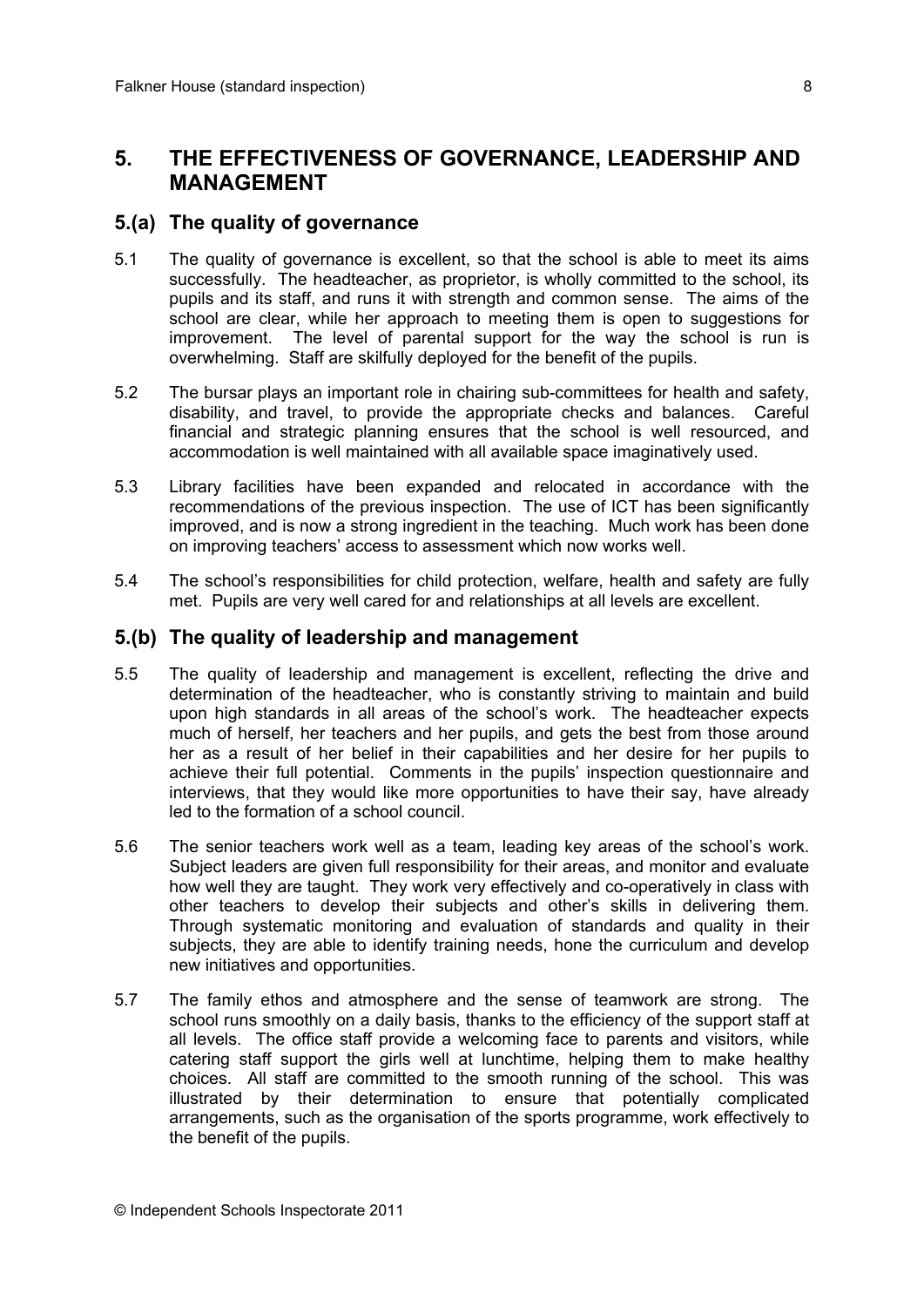- 5.8 The school's development plan covers all aspects of the school's work and has improved since the previous inspection, covering priorities within different subjects as well as those for the whole school. All required policies, procedures and training are in place, and are well implemented on a daily basis to ensure pupils' welfare, health and safety at all times.
- 5.9 Continuing professional development is seen as priority, ensuring that staff are well equipped to provide the best possible education and opportunities for pupils. Staff are full of enthusiasm for their work and feel that they are very well supported to carry out their roles. The development of new young staff is a particular strength, and newly qualified teachers and graduate teacher programme students receive excellent support and mentoring.

#### **5.(c) The quality of links with parents, carers and guardians**

- 5.10 Links with parents, carers and guardians are excellent. Parents are very well informed about their children's progress and the life of the school as soon as their children join in the Nursery and Reception. Parents who responded to the inspection questionnaire were fulsome in their praise of the school. A few felt that the school did not provide worthwhile help regarding special educational needs. The inspection team found that pupils with special educational needs are well supported in class and through additional provision so that they can make similar progress to their peers.
- 5.11 The school has made a considered decision not to have a parent teacher association. There is also a policy of fundraising only for charity and not for the school, to ensure that no parents feel disadvantaged. Parents understand these decisions and appreciate them. They value the quality of the reports on their children's progress, which have improved since the previous inspection, and give them detailed information on how well their children are doing and what they need to do to improve.
- 5.12 The school's website, which has been developed since the previous inspection, gives parents full and readily accessible information about school life and events, and enables parents to refer easily to school policies and procedures. The school fully meets requirements for providing information for parents and its complaints policy is fully compliant. Parents say that any concerns they may have are taken seriously and handled swiftly.
- 5.13 Parents enjoy excellent opportunities to take part in school events, attending concerts, performances and sporting occasions, as well as special events such as the Father's Day breakfast taking place during the inspection. This was very well attended, and participants spoke warmly of how welcome they felt in the school.

**What the school should do to improve is given at the beginning of the report in section 2.**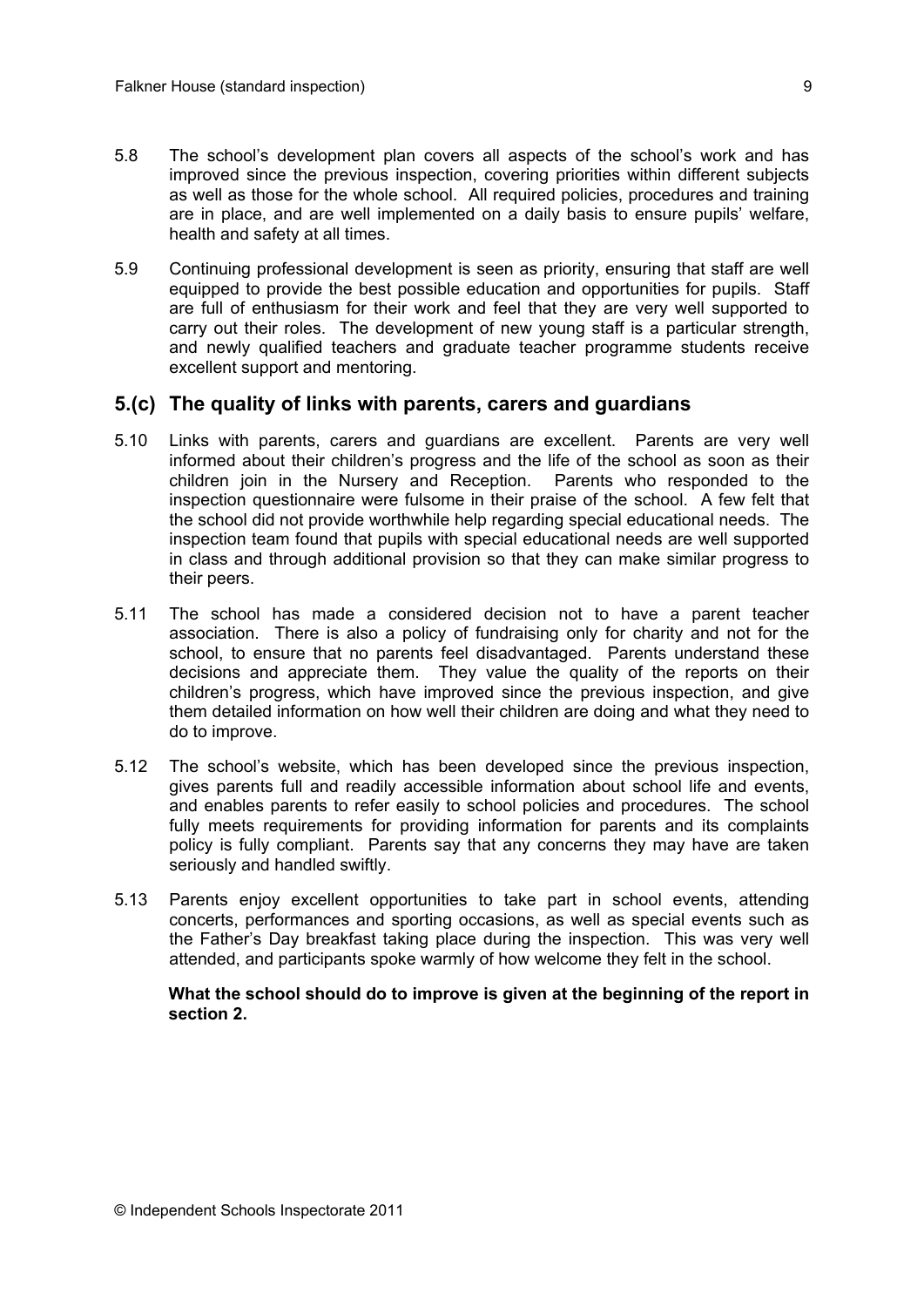## **6. THE EFFECTIVENESS OF THE EARLY YEARS FOUNDATION STAGE.**

## **6.(a) The overall effectiveness of the early years provision – how well the school meets the needs of children in the Early Years Foundation Stage**

6.1 The overall effectiveness of the EYFS setting is outstanding. The school's aims are achieved through the provision of highly effective teaching, which nurtures and challenges lively independent minds, promoting the children's confidence and an eagerness to learn. This is supported by the very good relationships with parents and carers. Thorough procedures are in place to ensure children's welfare. The school's development plan includes targets for the EYFS and, since the previous inspection, systems of communication with parents have been improved and the planning for the Reception reviewed.

## **6.(b) The effectiveness of the leadership and management of the Early Years Foundation Stage**

6.2 The leadership and management of the setting are outstanding. Excellent arrangements ensure that the children are safeguarded very effectively with risk assessment meticulously undertaken. All adults are well qualified, trained and robustly checked for their suitability to work with children. Within the setting there is a strong commitment to equality and diversity, and a range of policies are well implemented in practice, so that all children have equal opportunities to succeed. All parents spoken to were deeply supportive of the school and spoke warmly about the caring staff and the happiness of their children. The setting has good links with the local authority support services. Processes for self evaluation and the monitoring of the provision are effective and demonstrate clear vision for improvement. Resources, both indoors and out, are used well to promote the children's learning, although provision for ICT is limited within the Reception class and the school has identified that improvements are needed for the outside play area.

## **6.(c) The quality of the provision in the Early Years Foundation Stage**

6.3 The quality of the provision is outstanding. Staff are highly dedicated to the care and education of the children and have a thorough understanding of the EYFS framework. The consistently high-quality curriculum planning provides a vibrant learning programme across the six areas of learning, and includes both adult-led and child-initiated activities. This provision is also well supported by specialist teaching staff, for example in PE, science and music. These activities greatly enrich the children's learning experiences. Children develop very well in their learning, through observations and assessments which allow next steps to be planned. Children's personal development is very well promoted. They are encouraged to care for one another and are taught the importance of healthy eating and of keeping safe.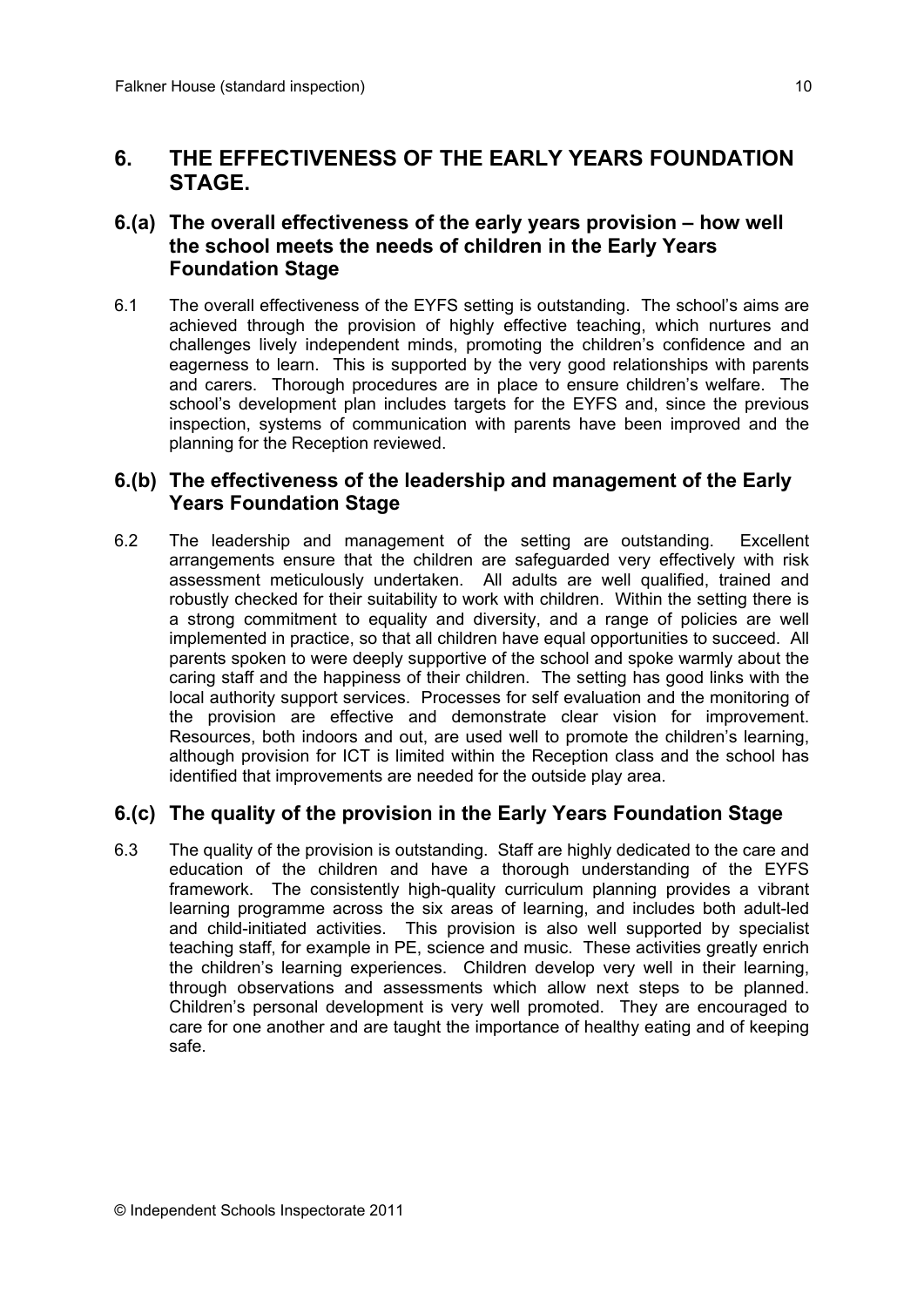## **6.(d) Outcomes for children in the Early Years Foundation Stage**

6.4 The outcomes for children are outstanding. Within this supportive learning environment, children are able to make very good progress overall in relation to their starting points and capabilities, with most children exceeding the Early Learning Goals. Children demonstrate an excellent range of mathematical skills, for example, when using apparatus to measure classroom resources and in explaining the meaning of 'subtraction' and 'comparison'. In literacy, the children can apply their phonic skills with a high degree of competence and enjoy independent writing activities. Additionally, children's learning outcomes have been enriched by the newly installed interactive whiteboards. Children are highly articulate, responding eagerly to questions. Co-operation and respect for the needs of their friends are highly evident in classroom environments. Children enjoy healthy food and show a growing understanding of the importance of good hygiene practices and the benefits of physical activity. Through circle time, role play opportunities and parents' visits to the setting, children's knowledge of the wider world is developing well, equipping them with essential skills for the future.

#### **Section 2 includes what the Early Years Foundation Stage should do to improve its provision.**